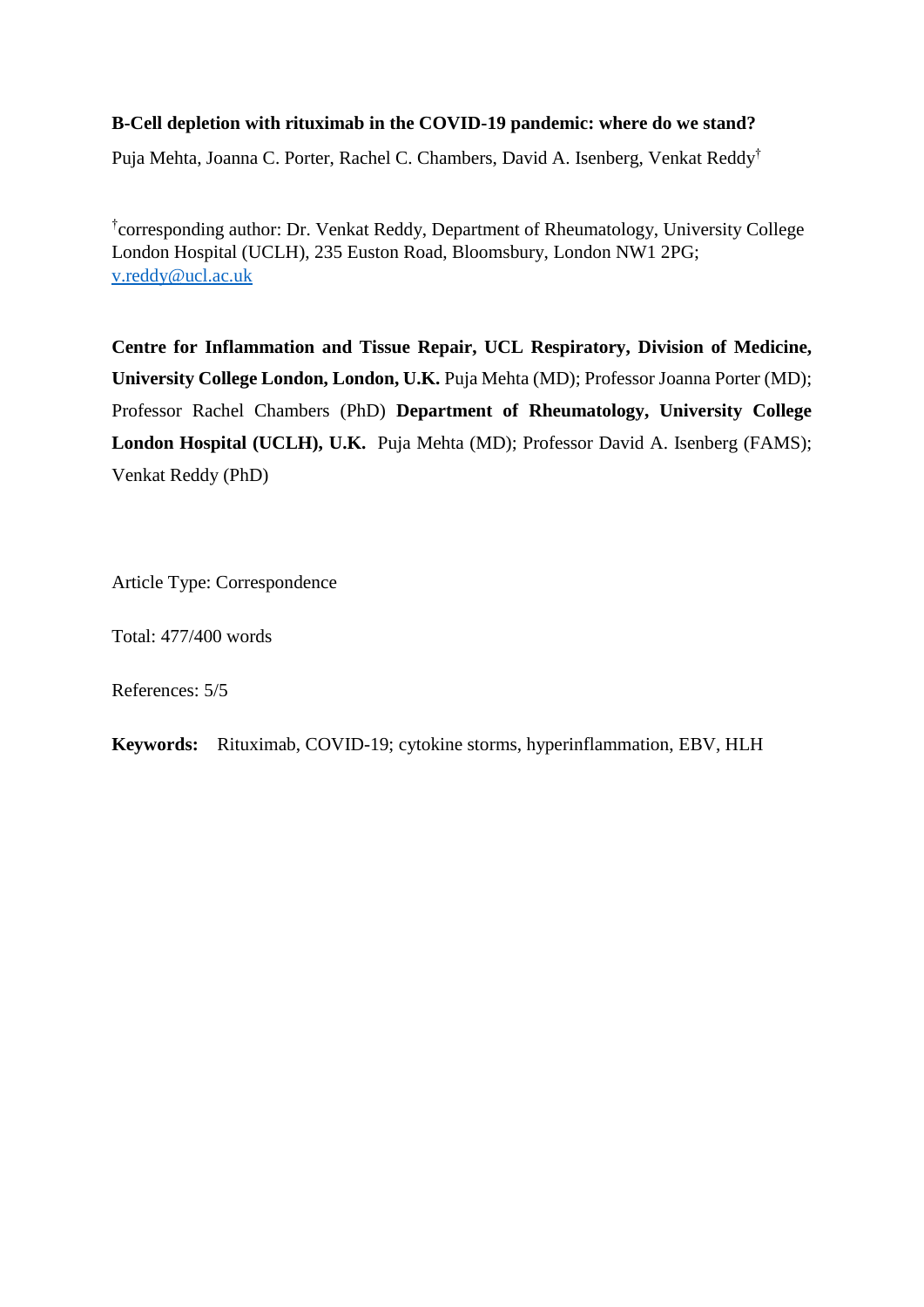The COVID-19 pandemic has presented several challenges owing to insufficient evidence to guide clinical practice. Many patients with severe, refractory rheumatic disease (including vasculitis, systemic lupus erythematosus (SLE) and rheumatoid arthritis) depend on B-cell depletion with anti-CD20 monoclonal antibodies, such as rituximab. In the current crisis, some clinicians and patients have elected to delay maintenancerituximab therapy due to safety concerns **[A: as a result of that they believe it may cause harm?]**. Pausing rituximab therapy carries a risk of destabilising disease control and may increase the requirement for corticosteroids, which could ironically worsen outcomes. Initial results of the EULAR registry suggest poor outcomes in patients receiving prednisolone ≥10mg (n=64), but not in the small numbers  $(n=37)$  treated with rituximab<sup>1</sup>. Clinical-decision making is further complicated by other observations, however, such as a severe COVID-19 phenotype being reported in a patient treated with rituximab for ANCA-associated vasculitis<sup>2</sup>. Here we discuss the position of B-cell-mediated adaptive immunity and rituximab therapy in the current pandemic and consider a potential role for rituximab to treat specific COVID-19 complications.

The safety of rituximab in the context of COVID-19 is unclear. B-cell depletion could affect anti-viral immunity, the risk of re-infection, and vaccine efficacy (when available) **[A: ok as edited?]**. The potential risks of hypogammaglobulinemia secondary to rituximab need due consideration and the results of clinical trials evaluating convalescent sera are awaited. Positive sera trials may suggest that neutralising antibodies could be a potential therapeutic option for patients with immunodeficiency (hypogammaglobulinaemia) secondary to rituximab who develop severe COVID-19, whereas rituximab therapy may compromise antiviral immunity, including anti-SARS-CoV-2 antibodies. **[A: what are the implications of sera trials with regards to rituximab? Your point isn't entirely clear to me here]**.

COVID-19-associated thromboses, severe lung pathology, and hyperinflammation contribute to poor outcomes. These manifestations bear some similarities to those observed in rheumatic disease, such as antiphospholipid syndrome<sup>3</sup>, rheumatic-associated lung disease<sup>4</sup> and macrophage activation syndrome<sup>5</sup> secondary to SLE, respectively: diseases for which B-cell depletion with rituximab has been effective **[A: correct as edited?]**. Antiphospholipid antibodies have been reported in COVID-19 patients with thromboses, although it is unclear whether these [A: antibodies?] antibodies are pathogenic in this context<sup>3</sup> and lung CT features in some patients with COVID-19 resemble those of fibrotic organising pneumonia e.g. anti-MDA5 anti-synthetase syndrome<sup>4</sup> [A: is rituximab used in these contexts? Link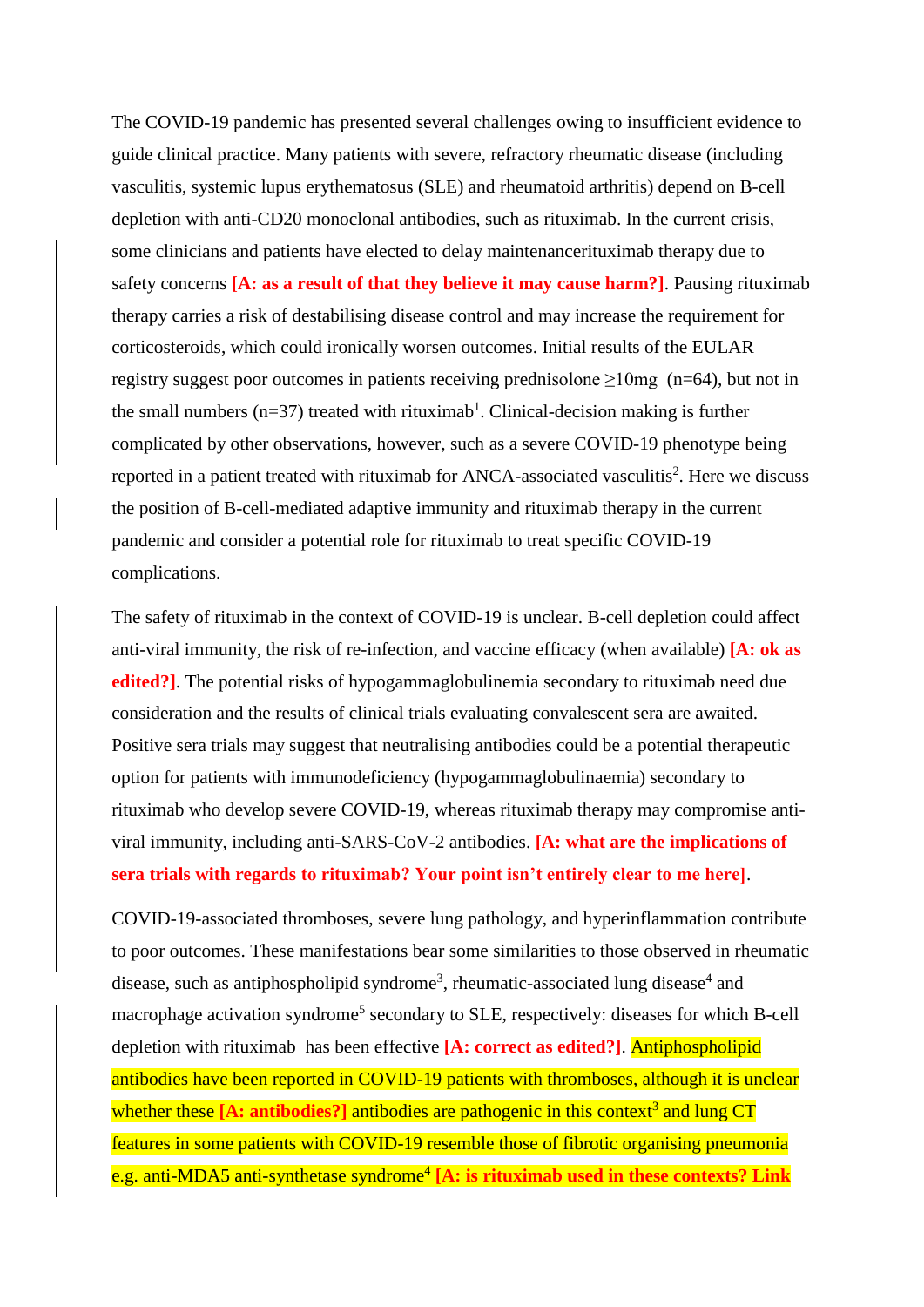**not entirely clear to me here]**. It is plausible that anti-SARS-Cov-2 antibodies and/or immune complexes may potentially evoke monocyte or alveolar macrophage activation contributing to sustained secretion of proinflammatory cytokines and the development of pulmonary disease. Therefore, could adaptive immunity contribute to poor outcomes in COVID-19, signalling a role for rituximab?

Immunomodulation might improve outcomes in patients with COVID-19-associated hyperinflammation<sup>5</sup> Althoughrituximab appears effective in targeting hyperinflammation **[A: correct to add "in reducing hyperinflammation?"]** in Epstein-Barr (EBV)-associatedhaemophagocytic lymphohistiocytosis, by reducing the viral (EBV) driver **[A: what do you mean by viral driver here? Infected B cells?]**, but unlike EBV, SARS-CoV-2 is not known to reside in B-cells. Therefore, B-cell depletion is not appropriate for COVID-19-associated hyperinflammation **[A: this still doesn't quite follow on for me. Are there other ways that adaptive immunity might be contributing to poor outcomes other than the fact that the virus might reside in B cells?**]. However, rituximab may be useful in specific scenarios in COVID-19 to target chronic adaptive host immune responses, e.g. when thrombotic or inflammatory lung complications persist beyond the acute infection, when viral loads are negative or low and anti-SARS-Cov-2 antibodies are positive.

In the context of COVID-19, we call for dedicated research regarding B-cell depletion to better understand the impact and timing of rituximab on patient outcomes and to explore the potential therapeutic utility in the management of specific complications of COVID-19, to facilitate the judicious use of rituximab in the pandemic.

## **References**

1. Gianfrancesco M, Hyrich KL, Al-Adely S, et al. Characteristics associated with hospitalisation for COVID-19 in people with rheumatic disease: data from the COVID-19 Global Rheumatology Alliance physician-reported registry. *Ann Rheum Dis* 2020.

2. Guilpain P, Le Bihan C, Foulongne V, et al. Rituximab for granulomatosis with polyangiitis in the pandemic of covid-19: lessons from a case with severe pneumonia. *Annals of the Rheumatic Diseases* 2020: annrheumdis-2020-217549.

3. Zhang Y, Xiao M, Zhang S, et al. Coagulopathy and Antiphospholipid Antibodies in Patients with Covid-19. *The New England journal of medicine* 2020; **382**(17): e38.

4. Giannini M, Ohana M, Nespola B, Zanframundo G, Geny B, Meyer A. Similarities between COVID-19 and anti-MDA5 syndrome: what can we learn for better care? *Eur Respir J* 2020.

5. Mehta P, McAuley DF, Brown M, Sanchez E, Tattersall RS, Manson JJ. COVID-19: consider cytokine storm syndromes and immunosuppression. *Lancet* 2020.